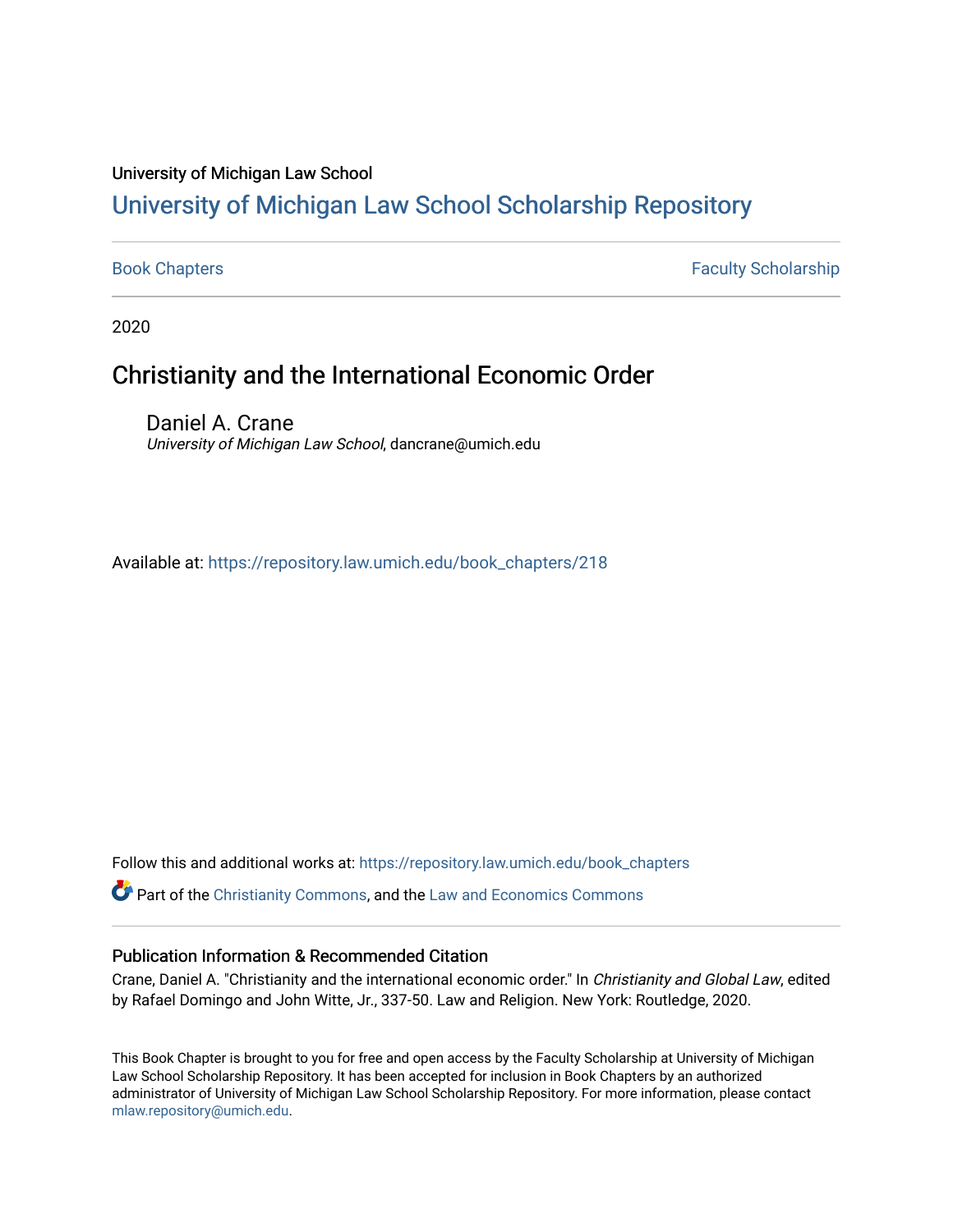Law and Religion

# **CHRISTIANITY AND GLOBAL LAW**

Edited by Rafael Domingo and John Witte, Jr.

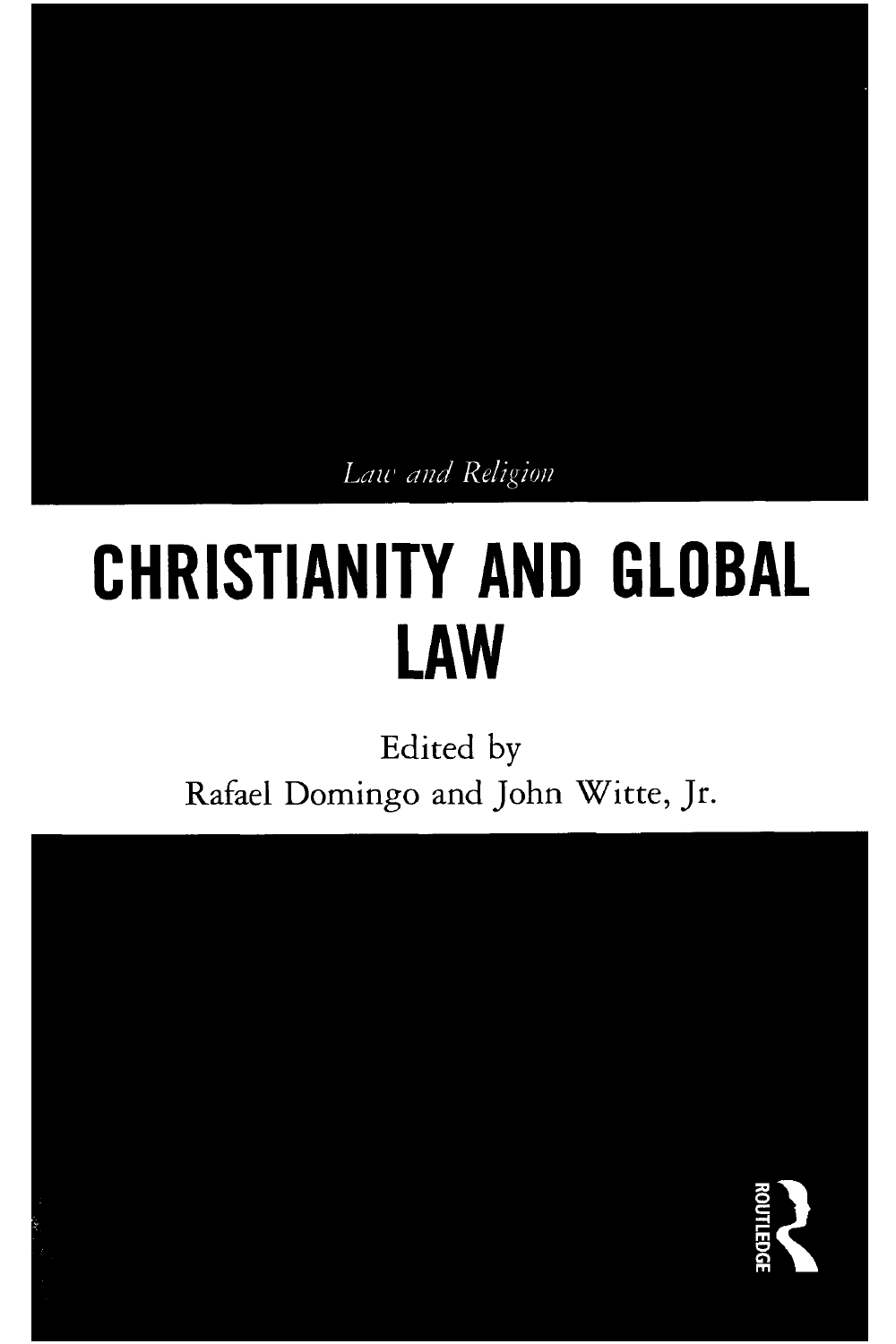# **Christianity and Global Law**

**Edited by Rafael Domingo and John Witte, Jr.** 

Produced by the Center for the Study of Law and Religion, Emory University

 $\sum_{\text{Raylor & Francis Group}}$ LONDON AND NEW YORK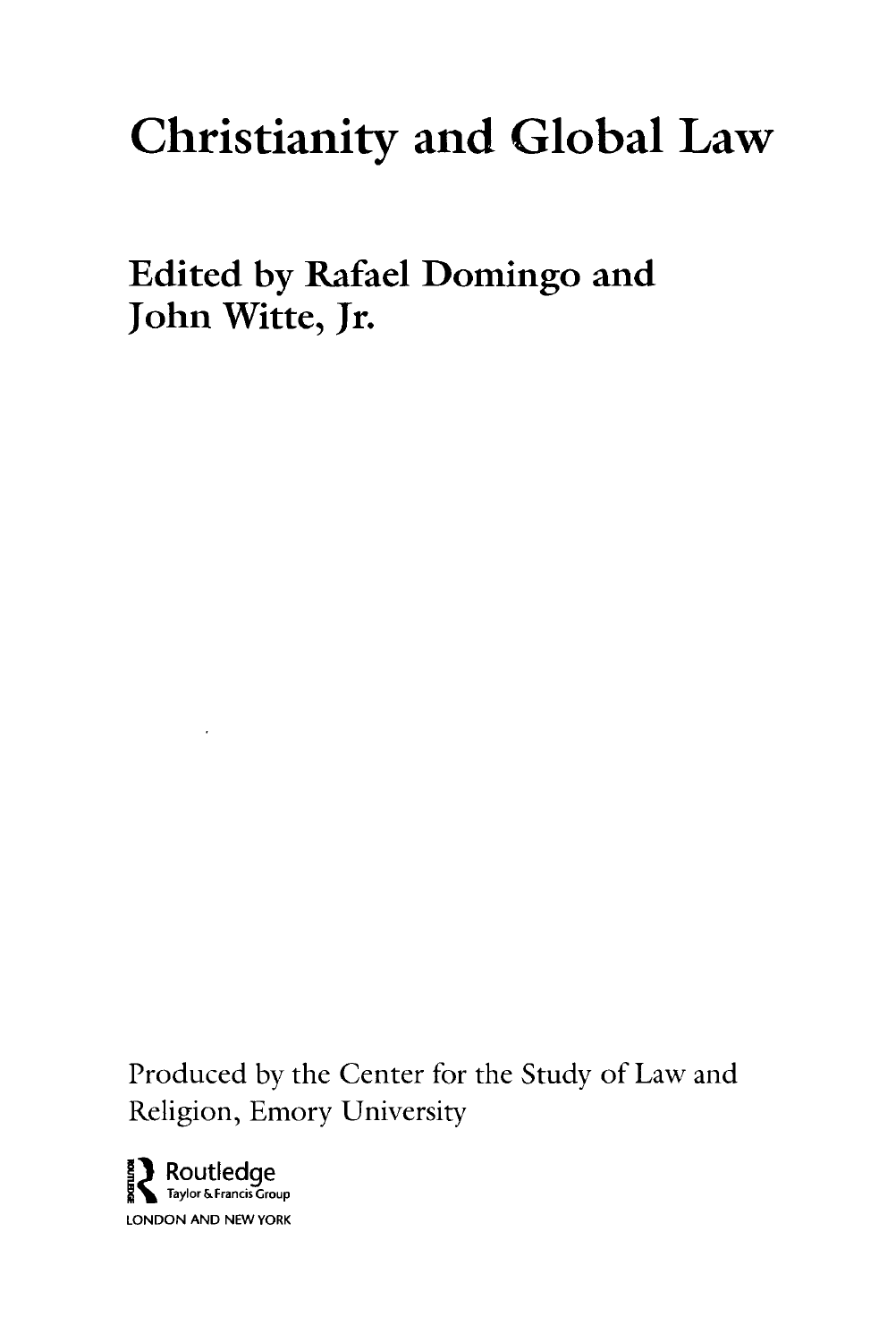# **20 Christianity and the international economic order**

*Daniel A. Crane* 

It is difficult to feel much optimism about the future of the global economic order. As this chapter is being written, Great Britain is fighting to extricate itself from the European Union, the United States is repudiating its longtime championship of multilateral free trade agreements, and the long-standing "Washington consensus" around the neoliberal policies epitomized by such institutions as the International Monetary Fund (IMF), the World Bank, and the General Agreement on Tariffs and Trade (GATT) seems to be disintegrating. A global order that just a tew years ago seemed to be increasingly united and homogenized by the internet, economic globalization, and the movement toward market democracy is threatening to fall apart under the centrifugal forces of nationalism, localism, and political alienation. It may be too early to sound warning bells about the global disintegration that preceded the rise of fascism and the Second World War, but current trend lines are not looking promising for Thomas Friedman's "Golden Arches" theory of conflict prevention-that no two countries that had McDonald's restaurants would ever go to war.

The pressures bearing down on the global economic order come from multiple directions. On the political right, demands to preserve traditional prerogatives of national sovereignty and autonomy and to reject multiculturalism and internationalism are driving to erect (or reerect) economic border walls.<sup>1</sup> On the political left, criticisms have mounted against the Washington consensus or neoliberalism that was seen as serving corporatist rather than indigenous interests and, particularly, serving up a new form of colonialism to the developing world.<sup>2</sup> It is increasingly difficult to find robust defenders of economic globalism outside of technocratic elites that seem to be routed by a populist tidal wave of nationalism and localism.

Amid this doom and gloom for globalism, what does the church have to offer beyond platitudes concerning the need to construct a just and equitable system that works for all? Should the church focus its efforts on influencing political leaders to redouble efforts to preserve the global economic order through the force of treaties, laws, and regulations? Should it instead accept the reversion to economic nationalism as inevitable and perhaps even respectfol of national sovereignty, and refocus its efforts on domestic economic justice? Or, more radically, should the church look beyond the global economic order as a system created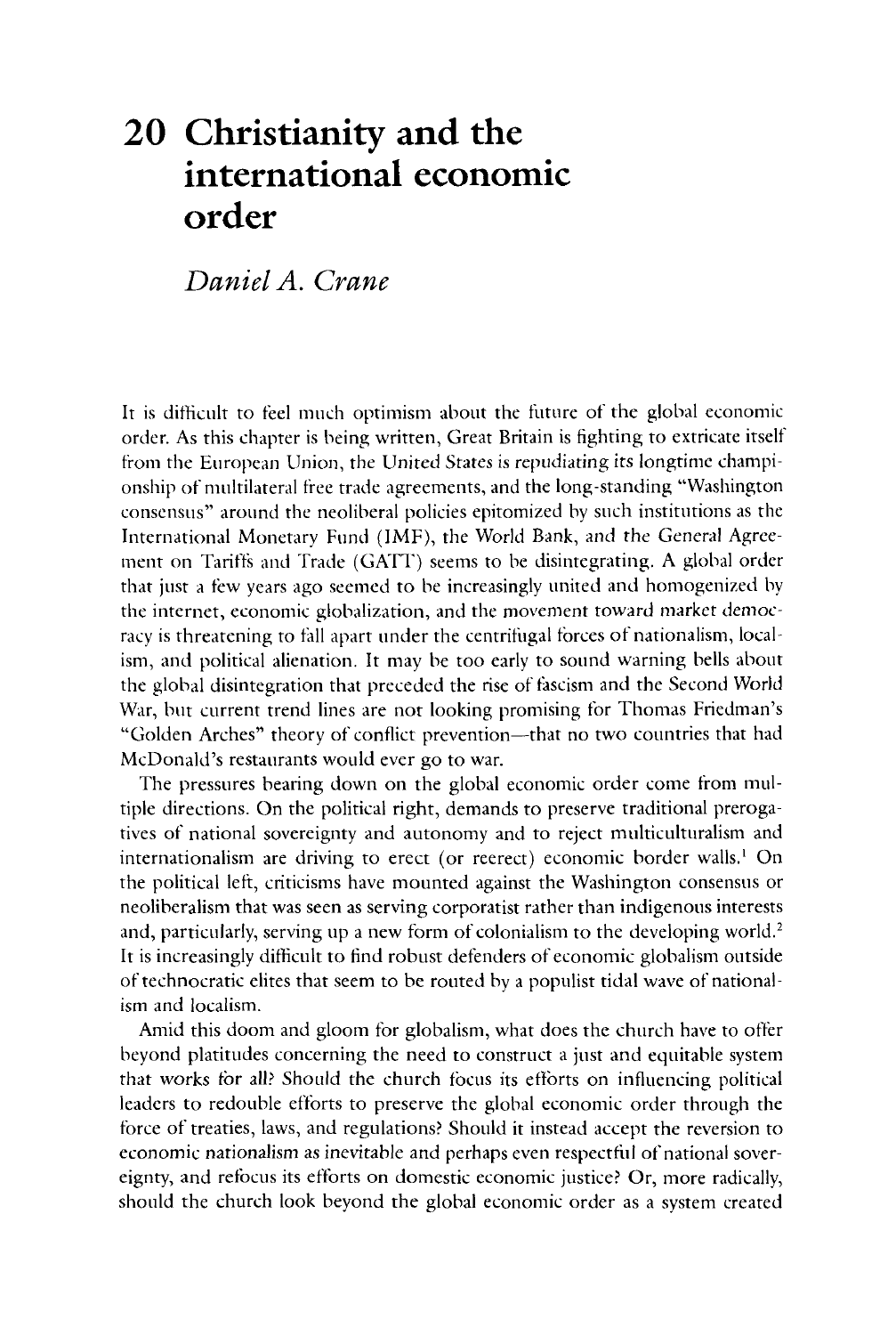and maintained by public law and adopt strategies to influence the global economic system directly as a deliberate market participant? There is no consensus Christian answer to these questions, although much material in the Christian tradition bears on all of them.

#### **Christian ideology and the global economy**

Christian thinkers have long contributed to the development of economic theory in important ways. For example, scholastic theorists wrote extensively on such matters as money lending, just pricing, sales, leases, and partnership contracts;<sup>3</sup> natural law theorists like Samuel von Pufrndorf and Hugo Grotius contributed to the intellectual foundations of international trade;<sup>4</sup> and Reformation figures like Martin Luther developed bodies of teachings on usury and monopoly.<sup>5</sup> But the present question is to what extent the contemporary international economic order, reflecting a general orientation toward regulated market capitalism, reflects Christian theological, moral, and dogmatic influences.

Historically speaking, there is little doubt that aspects of Christian ideology have significantly shaped the contemporary international economic order, although scholars often disagree on just how it has done so. Rodney Stark has argued that Christianity, by focusing on theological abstraction and rationality and recognizing property and contract rights, became a catalyst for technological and scientific innovation throughout Western Europe." Joel Mokyr has disputed what he views as Stark's "argument based on some inherent superiority of West· ern or Christian culture" in advancing technological innovation, but does credit the Puritan embrace of science as the impetus behind the British Industrial Revolution.7 Empirical work has shown that the spread of Protestantism following the Reformation had significant economic effects on human capital, economic development, competition in media markets, and political economy.<sup>8</sup> Max Weber famously credited Protestantism and its rigorous work ethic with the creation of capitalism, which underlies the economic globalization that has occurred since the fall of the Berlin Wall, and Adam Smith-theologically a Deist but heavily influenced by Scottish Presbyterianism-laid the intellectual foundations of free-market systems.<sup>9</sup> Christian thought is often said to undergird the rise of capitalism.<sup>10</sup>

While Christian thinkers and systems of Christian thought have undoubtedly shaped the global economic order, it would be difficult to sustain the claim that the international economic system portrays a Christian image, for the simple reason that it would be difficult to find any five randomly selected priests or ten randomly selected pastors who would concur on what a Christian economic system should resemble. It bears remembering that, in the twentieth century alone, Christians were willing to go to war over whether liberation theology and its Marxist dogma or liberal capitalism better epitomized the message of the cross. Given that prominent Christian leaders like William Temple, the Archbishop of Canterbury, could assert that Marxism was the only viable economic theory for Christians to accept,<sup>11</sup> and theologians like Paul Tillich and Reinhold Neibuhr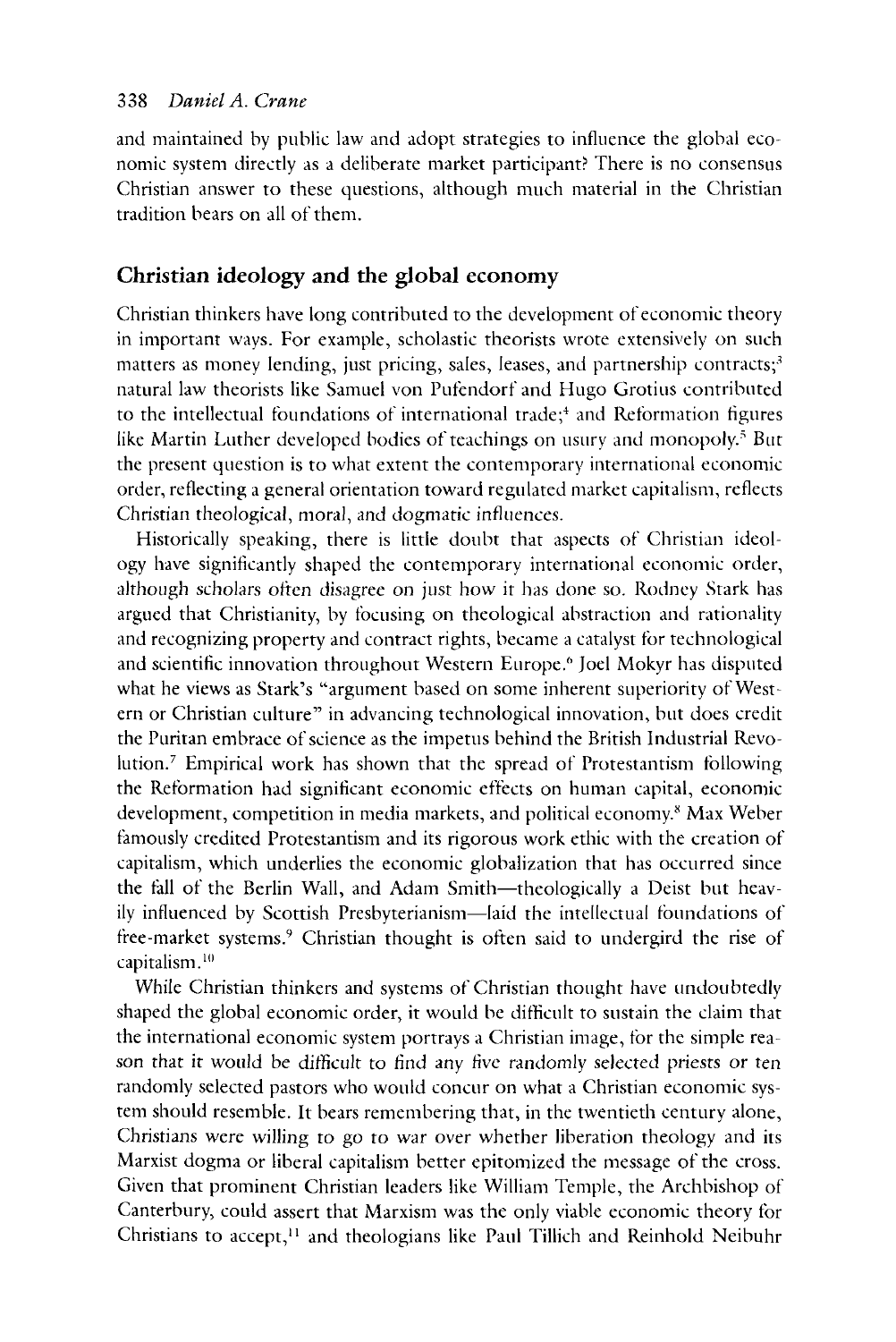could ( at least at one point in their careers) largely assent to Karl Barth's declaration that "a real Christian must become a socialist [and] a real socialist must become a Christian" and that "anti-Communism [is] as a matter of principle an even greater evil than Communism itself, $"12$  it would seem presumptuous to equate the global capitalist order with Christian theology-whatever any individual Christian's views on the merits.

At most, the global economic order reflects the influence of various strands of Christian thought. While any number of thinkers have attempted to justify a comprehensive economic theory on biblical principles, the intellectual lineage of global capitalism is primarily traceable to a Western European Enlightenment tradition that drew on many Christian influences, but also on many skeptical ones. The agnosticism or skepticism of leading proponents of laissez-faire systems like Adam Smith, Herbert Spencer, and John Stuart Mill should give us pause before dubbing global capitalism the offspring of Christendom. Rather than attempting to understand the global economic order as the intellectual offspring of any single faith tradition, it is probably more relevant to consider the interventions that the church has made on concrete institutions, rules, and principles of the international economic order.

Beyond the particulars of Christian theology, there are interesting questions around the eflects of Christian beliefs on economic growth and development within different populations around the globe. Empirical evidence suggests crosscutting effects for different manifestations of Christian belief. A 2003 study by the National Bureau of Economic Research (NBER) found that increases in church attendance tend to reduce economic growth because church attendance is correlated with a greater use of economic resources by the religious sector ( and the authors were studying mostly Christian-majority countries), but that some particular religious beliefs-heaven, hell, and an afterlife-tend to increase economic growth because they sustain various behaviors that enhance productivity.<sup>13</sup> The authors interpreted these results as suggesting that "growth depends on the extent of believing relative to belonging." Christian beliefs may have a positive effect on the growth of the global economy, even while church attendance may seem, empirically, like a drag on economic growth. Christian beliefs and practices are thus exerting an influence on the global economic order, but the sign and magnitude of their influence is difficult to pin down.

#### **The global order and public law**

When people speak of the global economic order, they usually have in mind the formal system of treaties, laws, regulations, and institutions created by public international law and public domestic law focused on international economic dealings. A leading list of such institutions would include the World Trade Organization (WTO), an intergovernmental organization policing trade agreements among member states; the European Union, the political and economic union of (a shrinking) number of member states; and the IMF, an association of 189 countries ostensibly working to foster global monetary cooperation, secure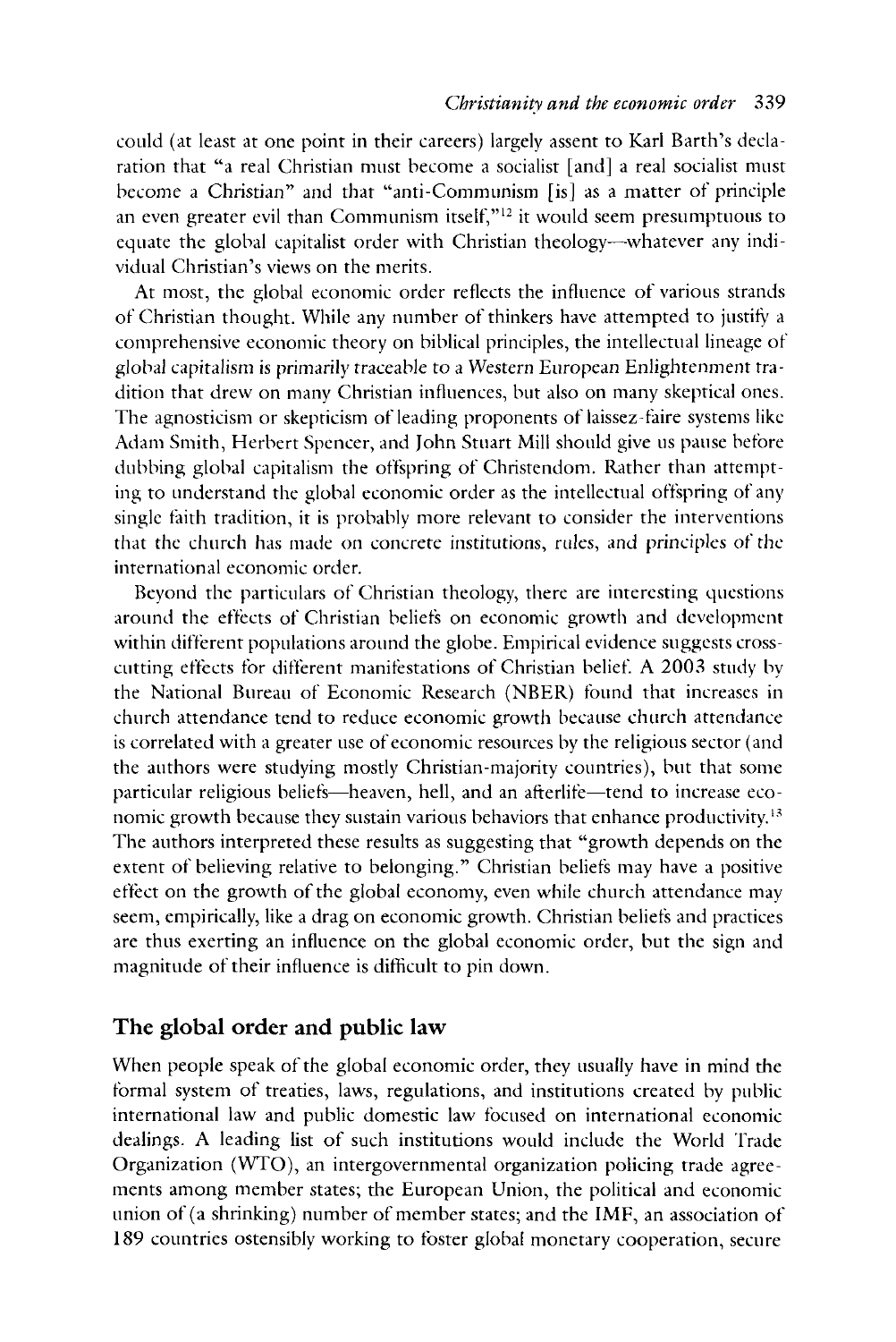financial stability, facilitate international trade, promote high employment and sustainable economic growth, and reduce poverty around the world. There are also many international institutions of "soft law," such as the Basel Accords on hanking regulation, which since 1988 have resulted in a series of recommendations to national banking authorities on how to manage such issues as capital adequacy risk, bank supervision, financial disclosure, and liquidity ratios. At a yet less formally structured level, cooperation among national regulatory authorities on matters such as antitrust and securities regulation through a variety of bilateral or multilateral cooperation and information-sharing agreements contributes to the creation of a global economic order structured and policed by the force of law.

The church's role in shaping this formal economic order is largely hortatory. The church, or individual Christians, can attempt to influence political decisionmakers to adopt ethical and moral principles, as they can on any matter of public policy. And they have done so. For example, Pope Benedict XVI's encyclical letter *Caritas in veritate* excoriated the excesses of individualistic global capitalism and called for a humane and fraternal vision for economic globalism:

Sometimes *globalization is* viewed in fatalistic terms, as if the dynamics involved were the product of anonymous impersonal forces or structures independent of the human will. In this regard it is useful to remember that while globalization should certainly be understood as a socio-economic process, this is not its only dimension. Underneath the more visible process, humanity itself is becoming increasingly interconnected; it is made up of individuals and peoples to whom this process should offer benefits and development as they assume their respective responsibilities, singly and collectively. The breaking-down of borders is not simply a material fact: it is also a cultural event both in its causes and its etfrcts. If globalization is viewed from a deterministic standpoint, the criteria with which to evaluate and direct it are lost. As a human reality, it is the product of diverse cultural tendencies, which need to he subjected to a process of discernment. The truth of globalization as a process and its fundamental ethical criterion are given by the unity of the human family and its development towards what is good. Hence a sustained commitment is needed so as to *promote a person-based and community-oriented cultural process of world-wide integration that is open to transcendence*.<sup>14</sup> (emphasis added)

In May 2018, the Vatican issued its *Oeconomicae et pecuniariae quaestiones*: "Considerations for an Ethical Discernment Regarding some Aspects of the Present Economic-Financial System," which called for greater oversight and vigilance by public authorities to prevent such economic evils as fiscal evasion, financial mismanagement, unsurmountable public debt, and the increase of offshore accounts to hide financial assets. The text pillories the "profoundly amoral culture" of greed by financial agents and calls for Christians to make themselves "catalysts of a new social behavior, shaping our actions to the search for the common good, and establishing it on the sound principles of solidarity and subsidiarity."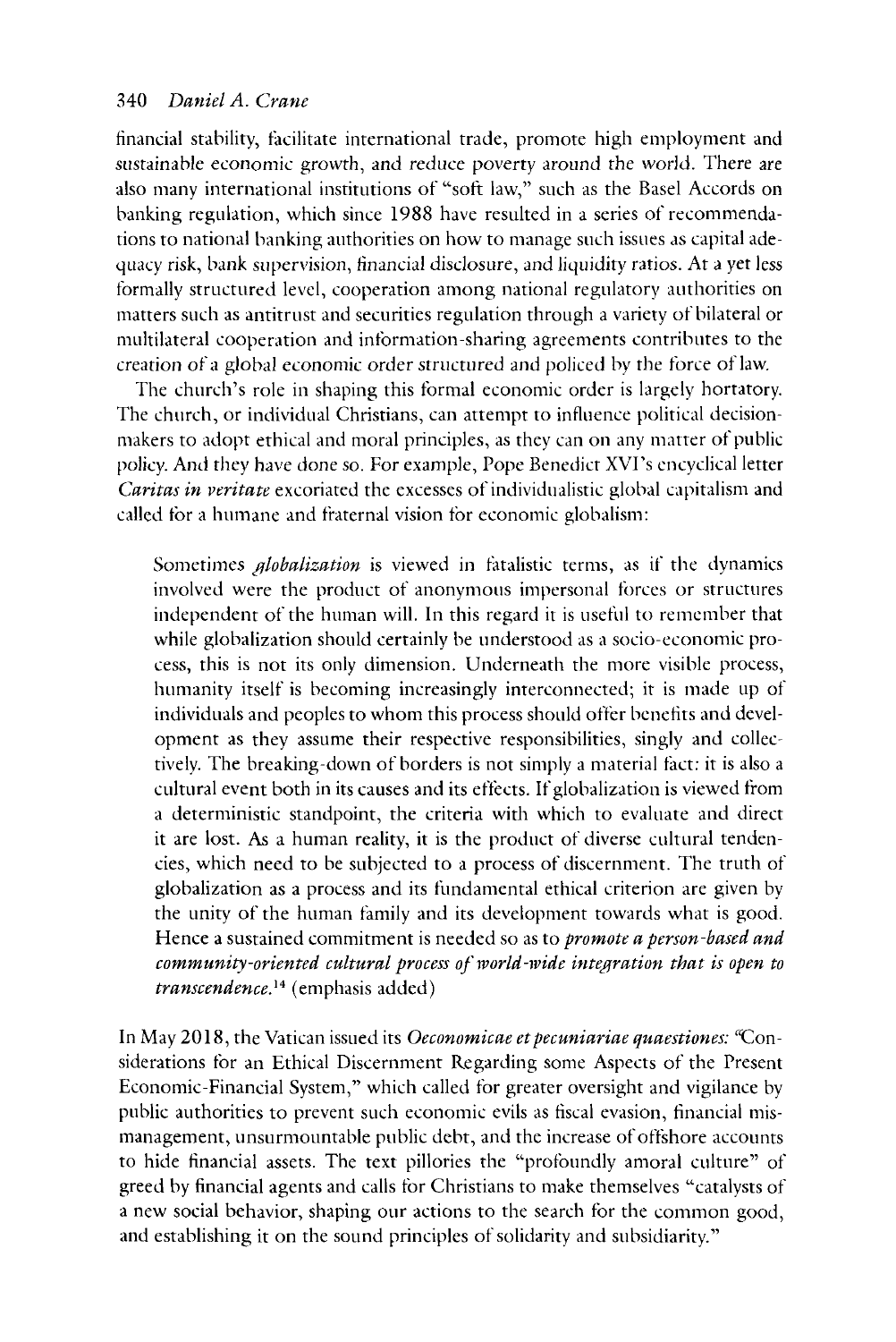Similarly, international organizations of the so-called Christian left, such as the World Council of Churches (WCC), frequently speak to governments and policymakers about a Christian vision for an ecologically friendly and economically just global order. A current initiative of the WCC calls for adoption of policies supporting "small-scale, live-giving *[sic]* agriculture," "climate-friendly mobility," "ecological, fair, and regional" consumption, the creation of "places for moneyless interaction," and "just finance."<sup>15</sup> Individual churches or church associations frequently attempt to use their influence with governmental officials or organizations to promote economic policies that they see as congenial to the message of the Gospel.

The church's force of moral suasion may exert some influence on policy formation among the political elites that set the rules for trade, regulation, banking, securities dealing, sovereign debt, and the like, but many Christian leaders are reluctant to come too dose to the technocratic details lest they be perceived as becoming excessively political or overstepping the boundaries of their expertise. The Archbishop of Canterbury can call Brexit a "political," "practical," and "moral" failure, but, at the end of the day, the Church of England as an institution can do little more than urge five days of prayer for the poor affrcted by the economic disruption of British exit from the European Union. 16 Meanwhile, many evangelical leaders in the United States are celebrating Brexit and related antiglobalist retrenchments as the just reassertion of national sovereignty and the rejection of an internationalism vehemently suspected of socialist and secularist leanings.

While Christian leaders frequently opine about the large political-economic questions of the day, there is scant evidence that their influence is seen in the important details of policy implementation. The reality is that the legal regulation of the international public order has become so specialized, complex, and insular that few lay people—including the church leaders with the largest bully pulpits-understand it very well. When experts at the Organisation for Economic Co-operation and Development (OECD) debate whether the Dynamic Stochastic General Equilibrium model or some alternative better predicts the interaction of world economies, it is unlikely that the perspectives ofreligious leaders will be seen as helpful. The heads of the elite economic organizations making the key policy decisions for the global economic system are just as likely to see religious leaders as forces of division and discord as moral forces to be harnessed in shaping economic policies.<sup>17</sup>

This is not to say that the technocratic decisions that shape the global economy are morally neutral. When banking regulators set liquidity thresholds in Basel, or antitrust regulators set the terms of global mergers in Brussels, or monetary officials determine acceptable sovereign debt levels in Belize, their technocratic assessments rest upon implicit value-laden judgments, but ones that even sophisticated lay people have little hope of comprehending. The growing tide of antiglobalism rests, at least in part, on the perception that consequential decisions that shape lives and destinies are being made by distant technocrats whose value systems and analytical tools reside in an impenetrable black box. Christian leaders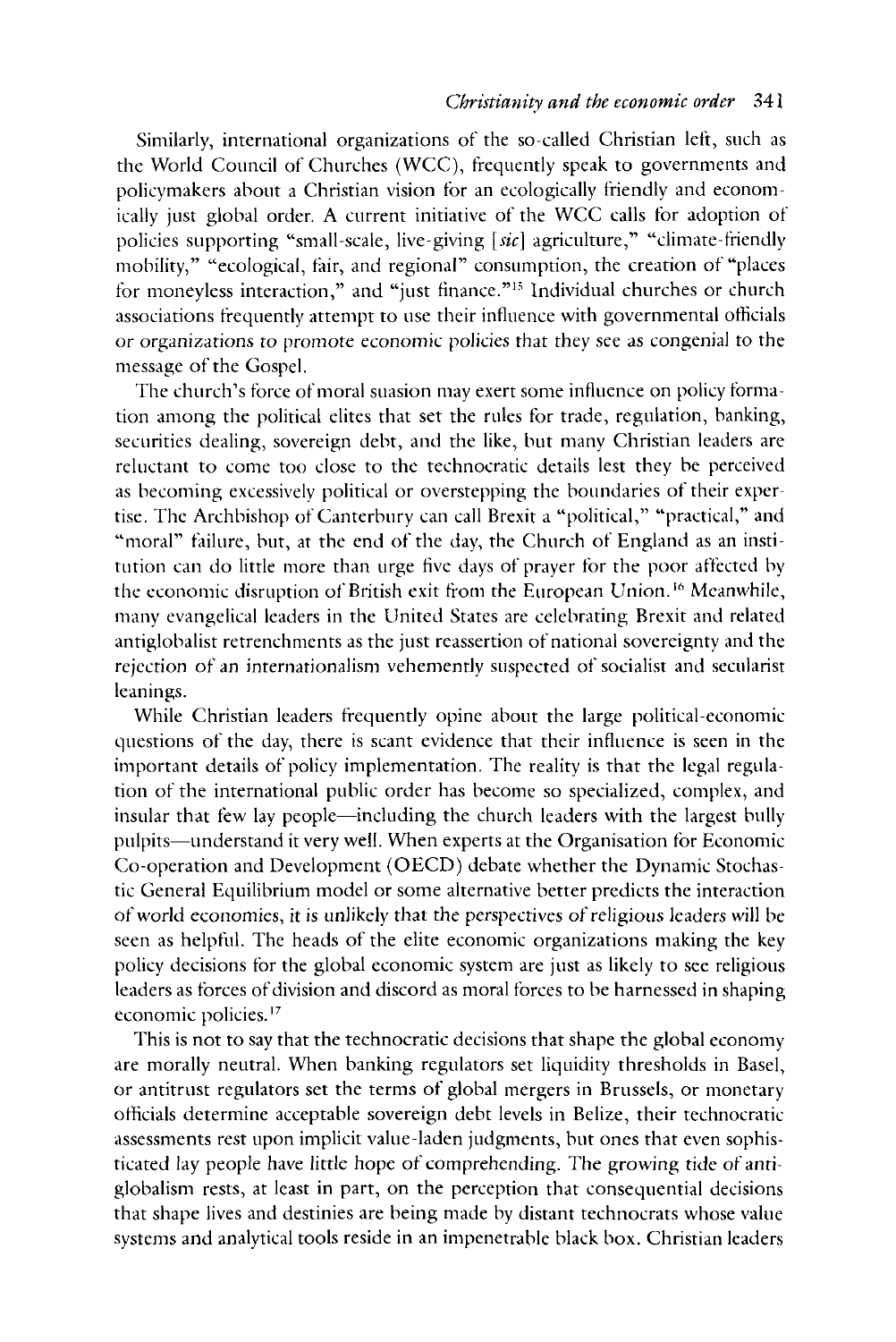have, thus far, shown no greater aptitude than anyone else at opening the black box.

#### **Grassroots Christianity around the globe**

If the church qua church has found itself largely excluded from the expert decision-making that shapes the formal economic order among nations, this is not to say that Christians have little influence in international markets or economic systems. To the contrary, the economic influence of individual Christians is as broad and international as the spread of Christianity itself, which, from its earliest days, has been on global mission to reach the farthest ends of the earth. Writing about Christianity and the global economic order, Paul Williams observes that "Christianity, like capitalism, is also a global order but one whose nature and function is quite different."<sup>18</sup> He further notes that "Christianity's indigenizing tendency," which allows cultures to develop their own syncretic versions of the faith, has made Christianity the world's largest religion without enabling the church to develop "a centralized global infrastructure in the way the world's largest firms have."<sup>19</sup> Grass-roots Christianity infuses the world's economy without centralized management of any Christian institution.

Scholarly work suggests that the global missionary movement from the seventeenth century to the present had a significant effect on democratic, educational, social, and economic progress in the developing world, $20$  although missionaries may also have settled in locations that were already the most favorable for economic development.<sup>21</sup> At present, there are an estimated 430,000 Christian international missionaries spreading the Gospel around the world.<sup>22</sup> Many of these missionaries follow the example of the Apostle Paul as "tentmakers," pursuing an economic vocation or profession in their place of ministry and hence contributing to both spiritual and economic life. Increasingly in recent years, mission organizations have focused their efforts on the economic empowerment of the poor and oppressed. Initiatives such as microfinance to stimulate entrepreneurship among the needy, job training and employment initiatives for victims of coerced prostitution or human trafficking, and economic development projects for destitute villages are examples of missionary participation in the global economic order out a conscious commitment to serve both souls and bodies.<sup>23</sup> Such initiatives can both contribute directly to economic justice by providing material aid to needy people and project a Christian message about the obligation to consider the needs of "the least of these" to decision makers in the economy more broadly. Beyond traditional missionary work, Christian **NGOs** like Catholic charities, World Vision, Compassion International, and the Salvation Army play a critical role in disaster relief and economic rehabilitation around the globe.<sup>24</sup> Churches also play an important role as oases of stability, shelter, and liberty in tempestuous places across the globe, often providing relief and economic support for persons displaced by war and oppression.

The influence of globally mobile Christians does not stop with those working across borders on missions of economic charity. Christianity is spreading around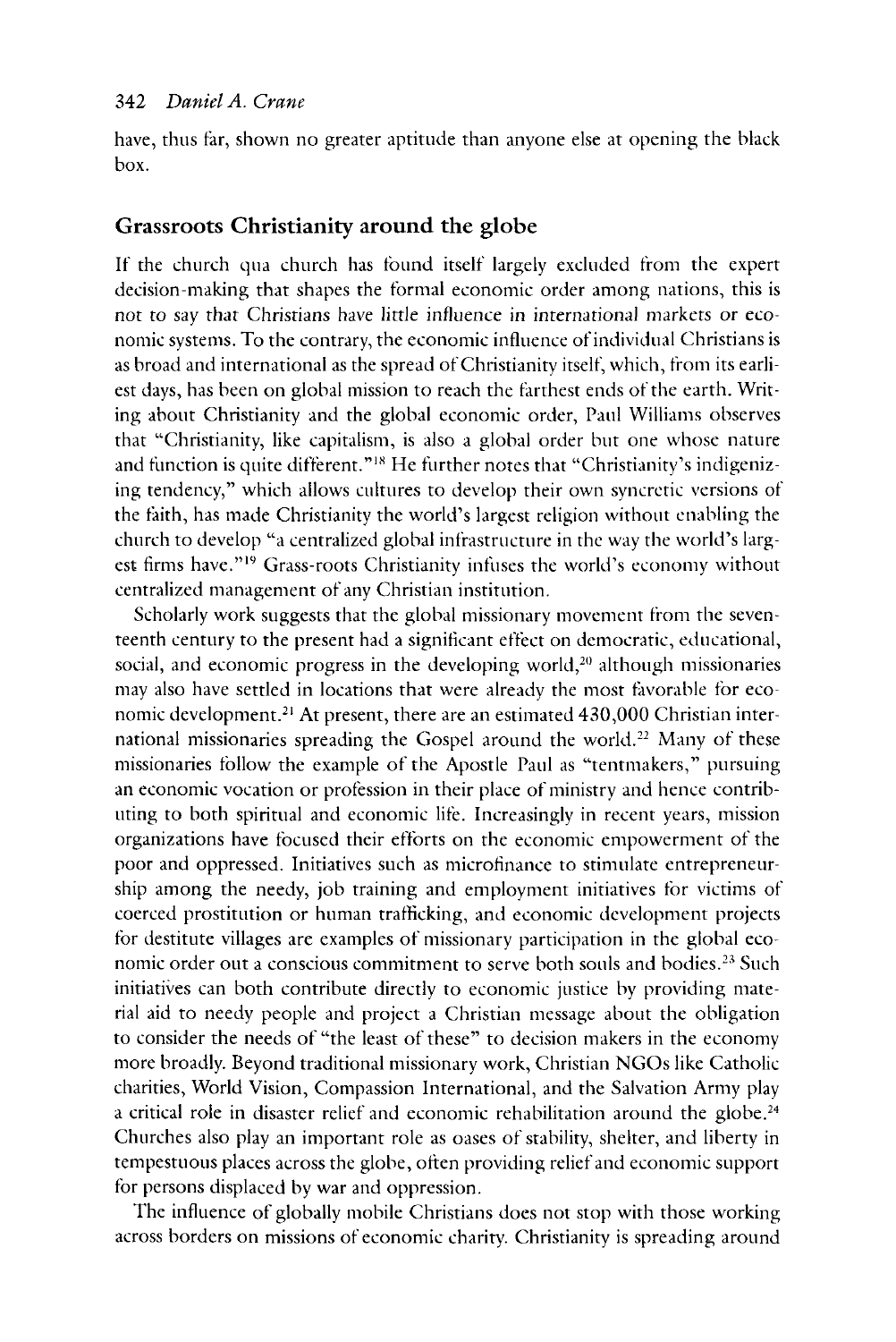the globe through the twin forces of migration and conversion. Globally, Christianity has roughly maintained its demographic "market share" over the last one hundred years-around a third of the world's people are nominal Christiansbut the distribution has shifted sharply.<sup>25</sup> In 1910, two-thirds of the world's Christians lived in Europe; today, that number has fallen to a quarter.<sup>26</sup> About a third of all Christians live in the Americas, a quarter in sub-Saharan Africa, and an eighth in Asia and the Pacific. 27 Christianity is so widespread and diverse that it lacks any geographical center, dominant political ideology, or consensus economic theory. But individual Christians and Christian communities arc the backbone of many facets of the global economy. Christian entrepreneurs in both the developed and developing world have the potential to shape local and global business cultures on such matters as bribery and corruption, vocational calling, and fair labor practices.<sup>28</sup> The ideas, values, and practices that Christians bring to their businesses, employment relationships, and consumer choices shape the international economic order, whether consciously or unconsciously.

Economists ofren insist that they have no competence to say what something is worth, but only to identify what people are willing to pay for it. From an inductive perspective, the world's economic system is simply the revealed preferences of the billions of individuals who participate in markets, make investment decisions, buy and sell things, hire and fire, or start or dose businesses. Whether they think about it or not, Christians have the power to shape the global economic order through the retail decisions they make about their time, money, and relationships. If the church universal were to develop a common economic identity and a common set of economic beliets and practices, it could reshape the international system.

To give a concrete example, consider the popular "buy local" movement that encourages consumers to preter locally grown or manufactured products over those produced at a distance. "Buy local" is surely not free from moral and spiritual implications. One could imagine a Christian consensus developing that Christians should demonstrate solidarity with their local communities by supporting the local economy. Conversely, one could equally well imagine a consensus developing to the effect that the Christian should have no greater aflinity for the local farmer than for the farmer living half a world away-both being equally cast in the image of God and, perhaps, equally a brother or sister in Christ-and therefore should make consumption decisions on some other principle, such as comparative advantage, allocative efficiency, or output maximization. Adoption of either of these perspectives as a matter of Christian belief by the mass of Christians globally would do more to shape the global economy than any decisions of the World Bank or IMF.

But then we are back to where we started—the observation that the vast heterogeneity in social and economic beliets and practices in global Christianity renders it virtually impossible to trace a distinctively Christian influence on the global economy. While some social science research suggests that highly religious consumers behave somewhat differently than others--for example, by making fewer impulse purchases and spending less of their discretionary income<sup>29</sup>—such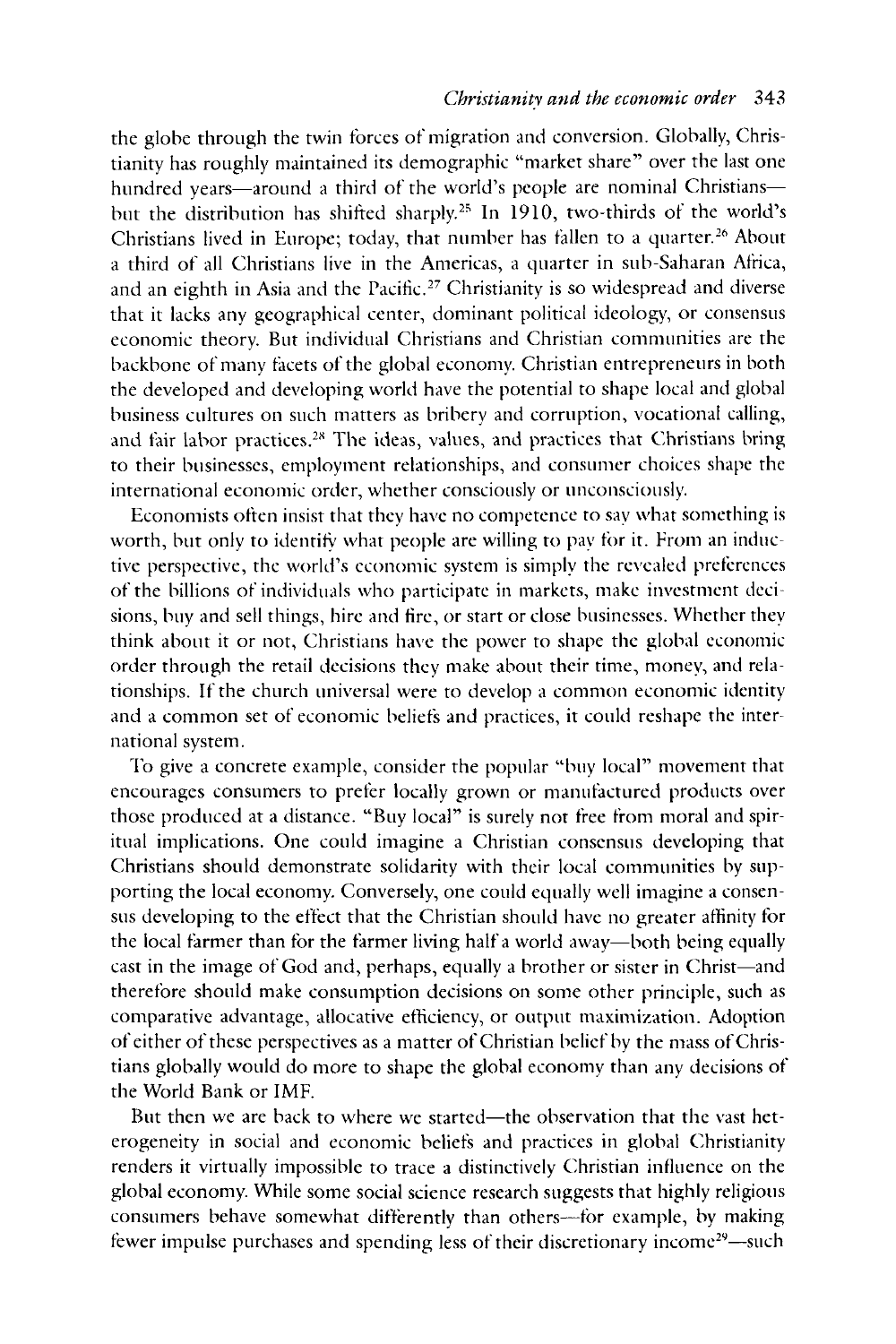empirical work tends to identify the effects of strong religiosity of any kind rather than adherence to a particular set of theological commitments. Christians are undoubtedly shaping the international economic system through their retail decisions, but whether their revealed preferences exhibit an identifiable set of distinctive patterns is doubtful. Jesus said that his disciples would be known by their fruits; alas, it would be challenging to identify the fruits of Christian participation in markets.

### **The corporatist global order**

Thus far, we have considered the influence of Christian thought on economic structures, Christian organizations in dialogue with governmental decision makers, and grassroots Christianity participating directly in markets. If none of these three angles has seemed to capture the potential for a distinctive Christian influence on the global economy, that may be because the keys to the power structure moving the global economy are now held not by governmental technocrats or local politicians but by the top shareholders and managers of a tew large multinational corporations. Firms like Google, Facebook, Amazon, and Apple hold immense power to reshape the world's business, the goods and services people buy, the information people receive, and how they connect with others. International banks drive monetary policy, conglomerated pharmaceutical companies make the critical investment decisions that can mean lite or death for vulnerable populations, and individual wealth and security is ofren bound up in the vagaries of the stock market. Populists decry the power of these new "robber barons," the European Union issues ever more dramatic monetary sanctions for ostensible abuses of corporate power, and politicians call for their break-up, but the power and influence of the largest corporations seems to grow unabated.

Consider the following: in a series of increasingly stern decisions from 2017 to 2019, the European Union fined Google \$9 .3 billion for violating European Union competition law principles. As large as that amount may seem, it did not even reach ten percent of the firm's annual revenue. Standing alone, Google's market capitalization exceeds the annual GDP of all but six European Union member states. The combined market capitalization of Google, Facebook, and Amazon exceeds the annual GDP of any member state. Throw in Microsofr and Apple, and the combined market capitalization of a few American technology firms quickly starts approaching the GDP of the entire European Union. However hard the European Union or other players in the global economic order might fight to catch up, the genie is out of the bottle. Large corporate players have such an embedded economic advantage that countervailing regulatory forces can only hope to smooth the roughest edges of a global system dominated by for-profit business firms.

In what is perhaps a recognition that powerfol corporations are inevitably here to stay, legal systems have increasingly anthropomorphized the corporation in an attempt to give them human agency and humane responsibility. Criminal liability, once the exclusive pitfall of the natural person, has now migrated on a large scale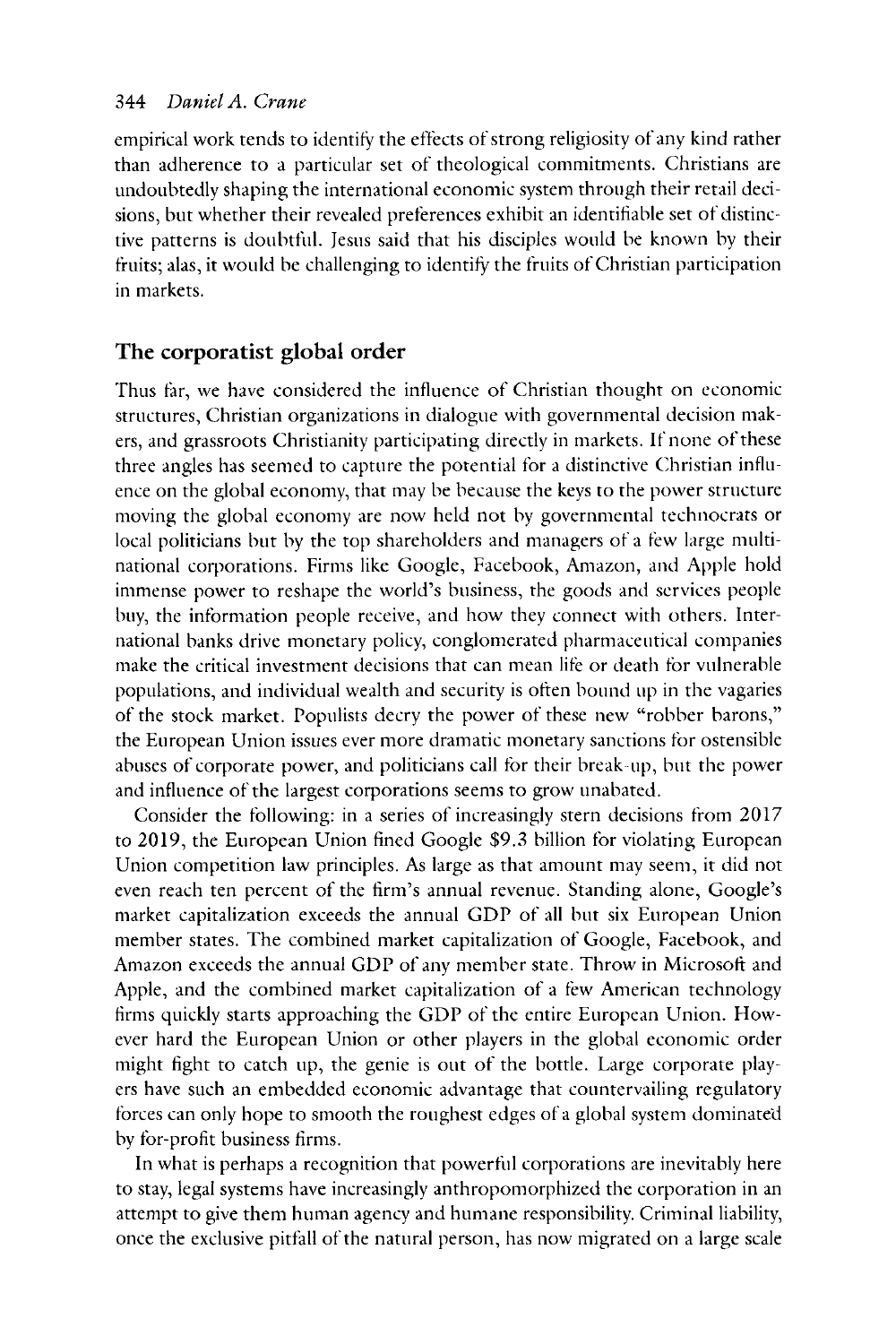to the corporation itself.<sup>30</sup> The corporation's soul can be judged in a criminal case. So too can the corporation's conscience be pricked through the activism of shareholders or consumers. Corporate social responsibility ( CSR) is now all the rage, with efforts shifting from the hortatory to the legal, with jurisdictions increasingly considering formal measures to encourage corporations to "give back"-to show that they are . . . human. For example, in recent years both India and China have moved toward mandatory CSR regimes that require corporations to give back to communities in various ways.<sup>31</sup>

Anticorporatists rail against the humanization of the corporation: how can an inanimate thing—a creature of the state—have a First Amendment or free speech right to purvey political messages?<sup>32</sup> And then it turns out that a corporation may have not only free speech rights but also the right to express its religious conscience.<sup>33</sup> Man was created in the image of God, and now the state has created the corporation in the image of man.

What role can individual Christians or the church play in a global economic system where extremely large corporations have assumed not only the power to shape entire markets but also the moral attributes of humans, including the expression of religious conscience? For Christians, the problem is not that corporations cannot act religiously, but that most assiduously avoid any explicit adoption of religious values. Unlike a family-owned business like Hobby Lobby, which won the corporate religious conscience case in the US Supreme Court, most corporate executives would blanch at the prospect of injecting any element of religion into the corporation's decision-making. Multinational corporations maximize their profits by appealing to everyone and offending no one—by assuming political correctness in their every marketing decision, corporate statement, and public presentation. The slightest provocation to some demographic group in an advertising campaign or product design in some remote corner of the world can lead to a global backlash, calls for a boycott, and plummeting quarterly earnings. The American fast food company Chik-fil-A has spent years running the gauntlet of boycotts and bans springing from its perception as a Christian-atfiliated company purveying antigay hate. Although liberated by law to speak politically and religiously, the large multinational corporations running the world want nothing to do with religion, apart from insipid montages of ecumenicism during the holiday season. Even companies with controlling shareholders perceived as religiously devout, such as Walmart, have to issue "clarifications" that they have no policy against their employees wishing customers "Merry Christmas," so long as they use their best judgment and try not to offend anyone.<sup>34</sup> Contrary to the perception that the US Supreme Court's recognition of corporate religious liberty rights augurs a broad shift toward corporate religiosity, the far more prevalent trend is corporate avoidance of anything touching on religion in order to avoid offending anyone.

The global corporatist order presents similar challenges to Christians as the rise of the secular state presented in the wake of the Enlightenment two centuries ago. The Enlightenment made the public sphere-the sphere of government--a secular space which religion could only behold at a distance. The separation of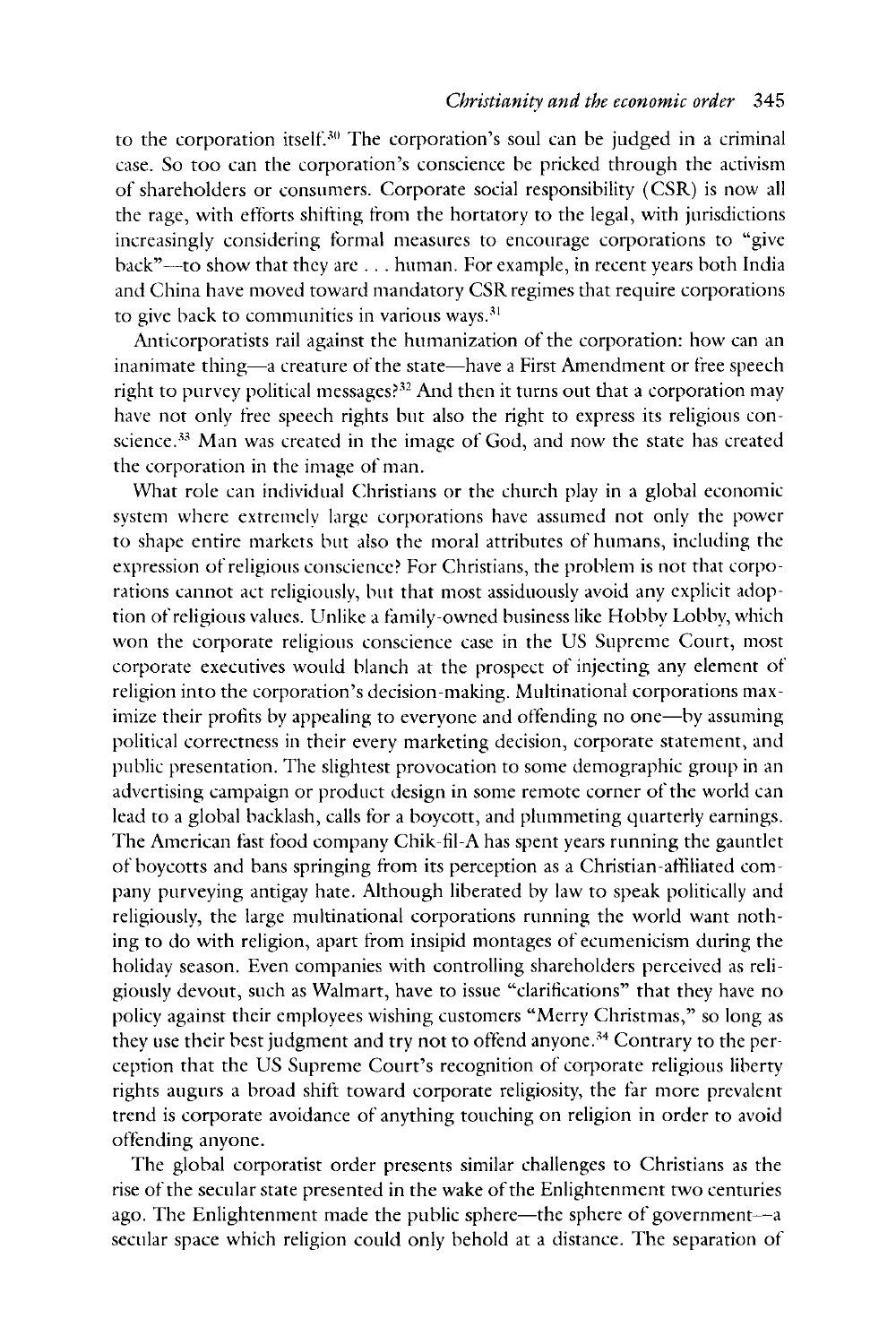church and state was promised not to unduly restrict the influence of the church over human affairs, since the church could continue to operate in the private sphere—the sphere not occupied by government, including the world of business and commerce. But as the sphere of government has grown in tandem with a private sphere increasingly occupied and dominated by large corporations also working according to a strict secularist modus operandi, the share of the global sphere in which Christian values can be expressly deliberated and implemented has shrunk proportionately. When Christians ask for a voice in the legislature, they are often told that they should not impose their private beliefs in the political sphere; when they ask for a voice in a boardroom, they are again told to keep their private views out of business decisions that affect others who do not share Christian beliefs. With the political regulation of the global economic order largely committed to secularist technocrats and the economic heart of that order manned by secularist multinational corporations, from what quarter will a distinctive Christian influence on that order emerge? Obvious contenders are tew.

#### **An agenda for relevance**

Faced with the daunting challenge of maintaining relevance to the management of the world's fragile economy, it is tempting for the church to cede the field and retreat to the spaces still ostensibly lefr open to its influence: personal piety, corporate worship, and acts of charity. That would be a tremendous mistake. Although Christians may not easily reach consensus on the content of a Christian economic worldview, it would be difficult to deny that the Bible contains an economic message, indeed that an economic message is central to the biblical worldview. In the Gospel accounts, Jesus teaches about money-its evils, opportunities, and responsibilities-more than almost any other topic. Most of his parables concern financial management and economic activity (e.g., tenants, talents, faithful servants, hidden treasure, fishing nets, lending practices, lost coins, squandered inheritances, unjust stewards, and the rich man and Lazarus). The early church modeled both shared ownership and individual enterprise. Christian thinkers across the ages have engaged intensively with economic questions: think Augustine on utility and function, Aquinas on just price theory, Luther on predatory commercial dealings, Calvin on work and the protessions. The Christian tradition in economics arises not out of compulsion to interact with culture, but out of an abundance of biblical source material.

Though daunting, none of the obstacles to the church's relevance to the global economic order identified in this chapter is insurmountable. That there is no consensus Christian economic philosophy should not prevent Christian thinkers from articulating comprehensive blueprints for a just and efficient economic order grounded in a Christian worldview. The diversity in available perspectives should count as a feature, not a bug, of the big tent that is Christendom. The technical complexity of the political, legal, and bureaucratic public management of the world's economic order should not discourage Christians from participating in the channels of decision-making and, particularly, in expressing the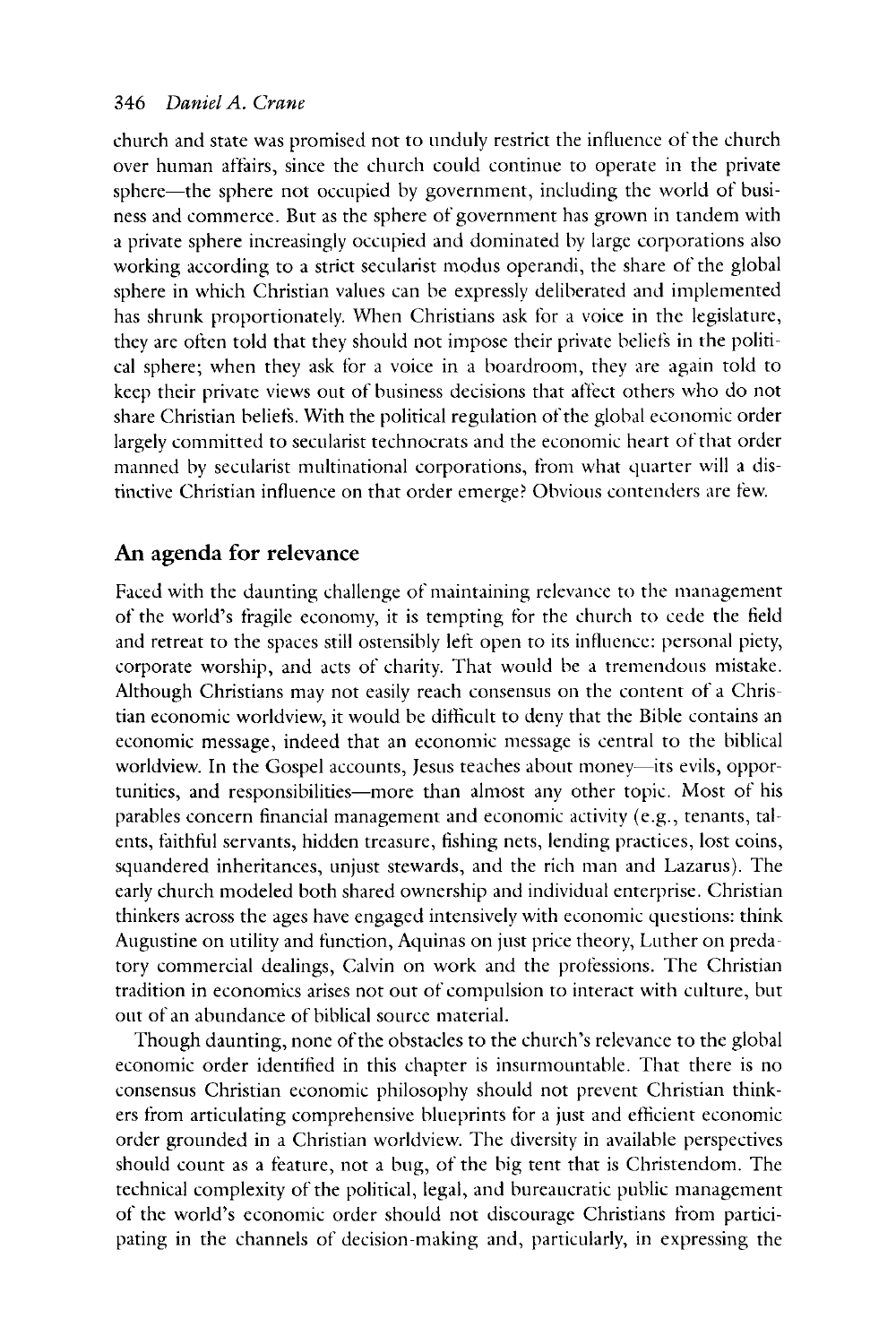core values that should drive analysis and decision. If Christians do not shape those values, others will, and not based on some "neutral" ( although, of course, not truly neutral) conception of the good. Although grassroots participation by Christians in economic markets leaves little distinctive impression of a Christian philosophy of market participation, this should not discourage Christians from thinking about how their own retail economic decisions reflect their faith and shape their world. Marketing literature suggests that a small number of active consumers or users can shape entire markets, for better or for worse.<sup>35</sup> Faith the size of a mustard seed can move mountains; a slightly larger number of Christian consumers, employers, employees, or entrepreneurs—acting forcefully on a shared moral vision-might reform the global economy. Finally, Christians should not be deterred by the increasing areligiosity of the global corporatist order from seeking to influence the culture and decisions of the corporate behemoths that drive an increasing share of global economic activity. Unlike in the political sphere, the obstacle to religious influence on corporate decision-making is not legal or constitutional, but material and economic. Corporate managers respond with alacrity to financial incentives. Christians are shareholders and consumers too; they, too, have levers to pull.

It is difficult to feel much optimism about the future of the global economic order, but Christians arc enjoined from existential pessimism. Jesus promised tribulation in this world, but also commanded good cheer since he had already overcome the world. The Christian is called to cheerful faithfulness regardless of the odds. The global international order may never be Christian, but Christians must remain in it, if not of it.

#### **Notes**

- 1 See Turley.
- 2 See, generally, Stiglitz.
- 3 See, for example, Decock; Colish.
- 4 Pufendort; Grotius.
- 5 Luther.
- 6 See Stark.
- 7 Mokyr, 229,314.
- 8 See Becker, Pfaff, and Rubin.
- 9 See Gregg.
- 10 See Chamberlain.
- 11 See Temple.
- 12 Janz, 63.
- 13 Barro and McCleary.
- 14 See Benedict XVI, *Caritas in veritate* (emphasis added).
- 15 World Council of Churches.
- 16 "Church of England urges five days of prayer for the poor as Brexit looms," www.theguardian.com/uk-news/2019 /feb/23/justin-welby-says-poorestface-biggest-risks-posed-by-brexit-uncertainty.
- 17 Marshall, 397.
- 18 See Williams.
- 19 Ibid.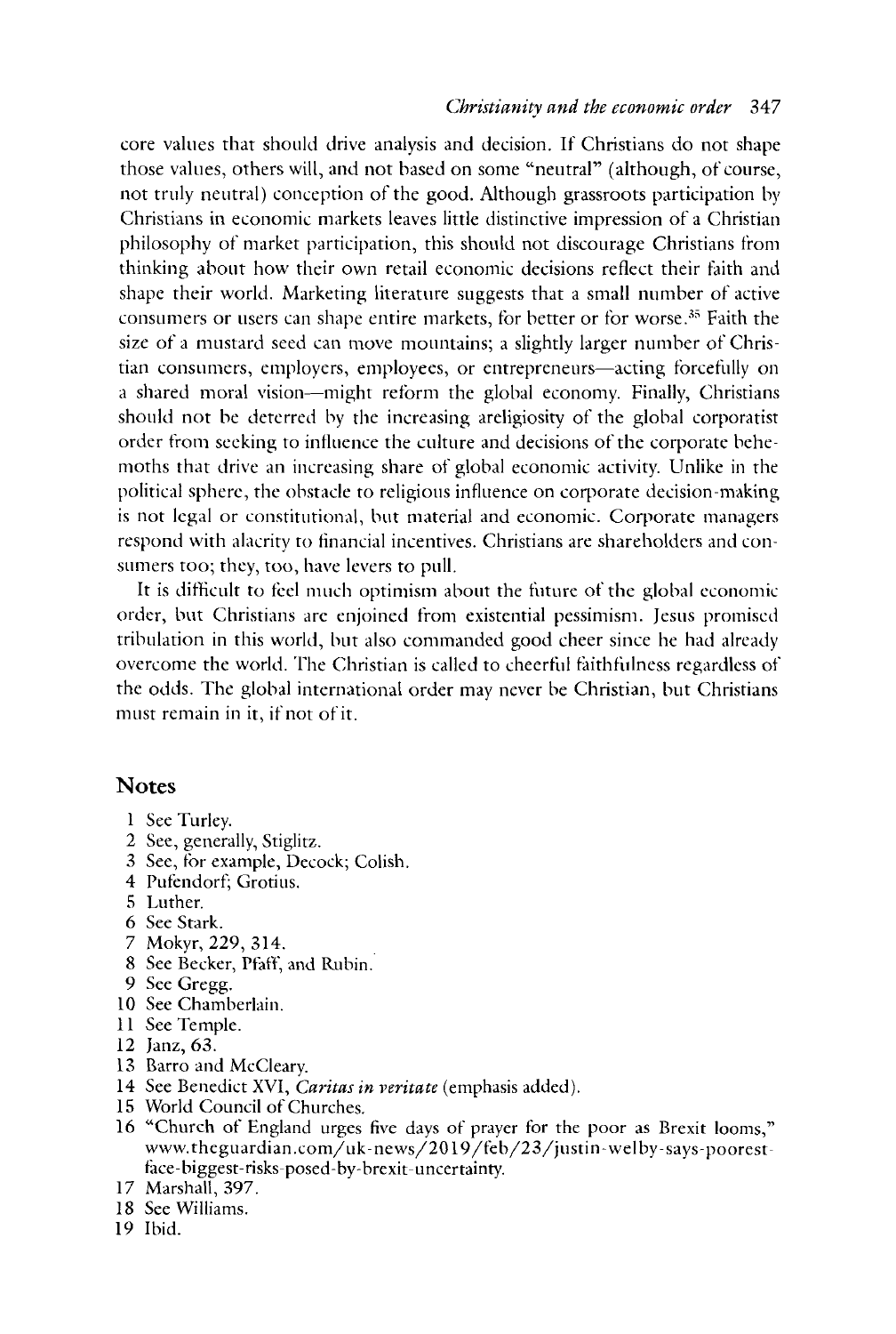- 20 See Woodberry, who argues that conversionary Protestants "were a crucial catalyst initiating the development and spread of religious liberty, mass education, mass printing, newspapers, voluntary organizations, and colonial reforms, thereby creating the conditions that made stable democracy more likely."
- 21 See Jedwab, Meier, and Moradi. The authors collect much of the research on the economic effects of missionary expansion but also argue that some of the ostensible effects may be endogenous—missionaries went to locations that were already the best suited for economic development.
- 22 https:/ /factsandtrends.net/2016/12/12/1 0-key-trends-in-global-christianityfor-2017/.
- 23 See, for example, Freeman.
- 24 See Bush, Fountain, and Feener; see also Thaut.
- 25 Pew Forum.
- 26 Ibid.
- 27 Ibid.
- 28 See Wood and Heslam.
- 29 See Kurt, Inman, and Gino.
- 30 See Khanna.
- 31 See Afsharipour and Rana.
- 32 *Citizens United v. FEC,* 558 US 310 (2010).
- 33 *Burwell v. Hobby Lobby Stores, Inc.*, 573 US 682 (2014).
- 34 "Clarification on Wal-Mart's Holiday Greeting," https:/ /corporatc.walmart. com/\_news\_/news-archive/2005/12/01/clarification-on-wal-marts-holidaygreeting.
- 35 See Harrison and Kjellberg.

#### **Bibliography**

- Atsharipour, Afra, and Shruti Rana. "The Emergence of New Corporate Social Responsibility Regimes in China and India." *UC Davis Business Law Journal* 14 (2014): 175.
- Alan, Robert C. *Global Economic History: A Very Short Introduction.* Oxford: Oxford University Press, 2011.
- Barro, Robert J., and Rachel McCleary. "Religion and Economic Growth." NEER Working Paper No. 9682, May 2003. www.nber.org/papers/w9682.
- Becker, Sasha O., Steven Pfaff, and Jared Rubin. "Causes and Consequences of the Protestant Reformation." https:/ /warwick.ac.uk/fac/soc/ economics/research/ workingpapers/2016/twerp\_l l 05\_becker.pdf.
- Benedict XVI, Pope. "Caritas in veritate." Encyclical Letter of the Supreme Pontiff. http://w2.vatican.va/content/benedict-xvi/en/encyclicals/documents/hf\_benxvi\_enc\_20090629 \_caritas-in-veritate.html.
- Bush, Robin, Philip Fountain, and R. Michael Feener. "Religious Actors in Disaster Relief: An Introduction." *International Journal of Mass Emergencies and Disaster* 33/1 (2015). www.ijmed.org/articles/667 /download/.
- Chamberlain, John. *The Roots of Capitalism.* Indianapolis, IN: Liberty Fund, 1977.
- Clarke, John N., and Geoffrey R. Edwards, eds. *Global Governance in the Twenty-First Century.* Basingstoke: Palgrave Macmillan, 2004.
- Colish, Marcia L. *Medieval Foundations of the Western Intellectual Tradition 400- 1400.* New Haven: Yale University Press, 1997.
- Crane, Daniel A., and Samuel Gregg, eds. *Christianity and Market Regulation.* Cambridge: Cambridge University Press, forthcoming.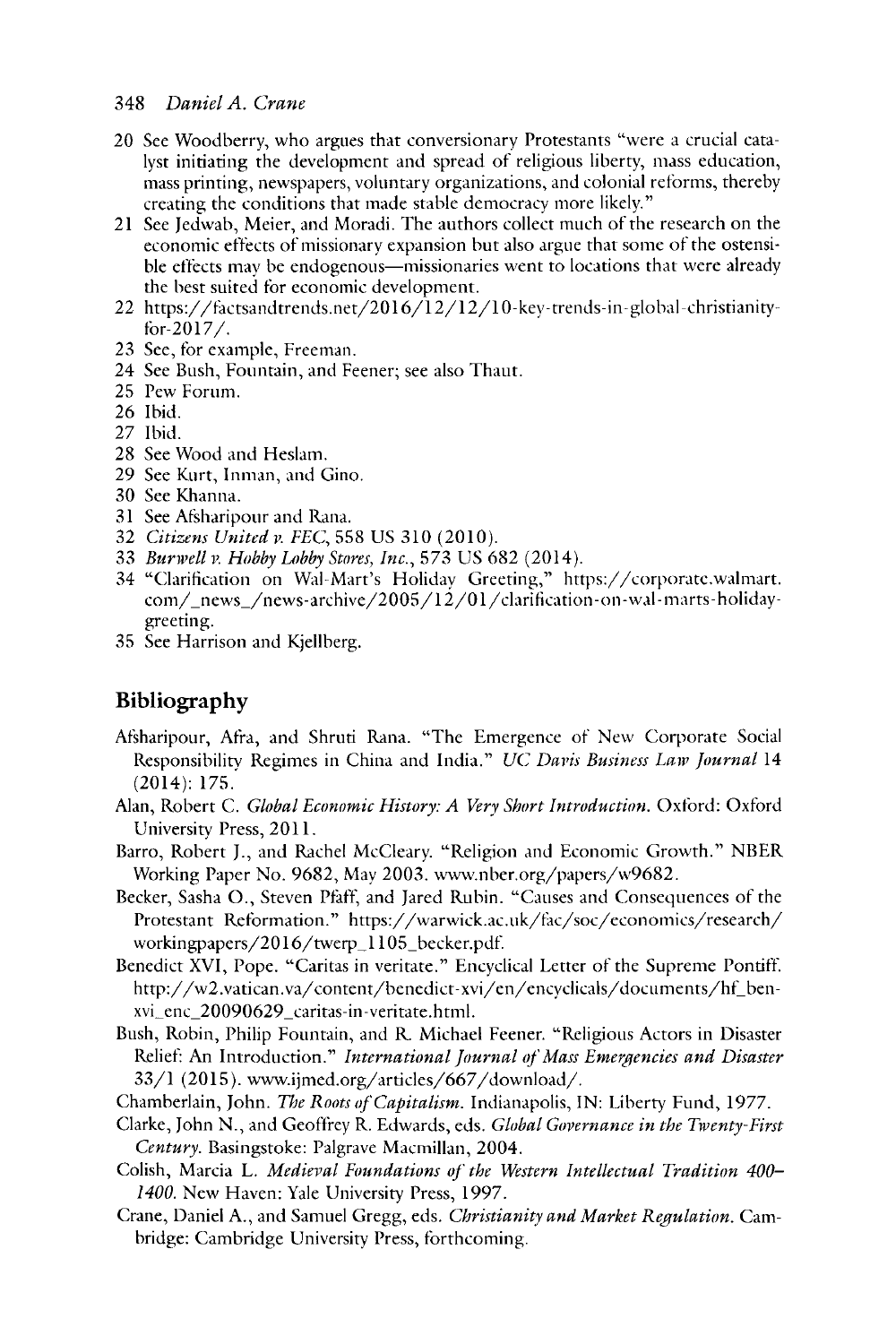- Decock, Wim. "Martin de Azpilcueta." In Domingo and Martinez-Torr6n, *Great Christian Jurists in Spanish History.*
- Domingo, Rafael, and Javier Martfnez-Torr6n, eds. *Great Christian Jurists in Spanish History.* Cambridge: Cambridge University Press, 2018.
- Freeman, Dena. "Pentecostalism and Economic Development in Sub-Saharan Africa." In *The Routledge Handbook of Religions and Global Development*, edited by Emma Tomalin. London: Routledge, 2015.
- Gregg, Samuel. "Commercial Order and the Scottish Enlightenment: The Christian Context." In *Christian Theology and Market Economics*, edited by Ian R. Harper and Samuel Gregg, 43-59. Cheltenham: Edward Elgar Publishing Inc., 2008.
- Grotius, Hugo. *The Rights of War and Peace Including the Law of Nature and of Nations.* Translated by A.C. Campbell. Washington, DC and London: M.W. Dunne, 1901.
- Harper, Ian R., and Samuel Gregg, eds. *Christian Theology and Market Economics.*  Cheltnham: Edward Elgar Publishing Inc., 2008.
- Harrison, Debbie, and Hans Kjellberg, "How Users Shape Markets." https:/ /jour nals.sagepub.com/doi/pdt/IO. I I 77 /1470593116652004
- Janz, Denis R. *W1rld Christianity and Marxism.* New York: Oxford University Press, 1998.
- Jedwab, Remi, Felix Meier, and Alexander Moradi. "The Economics of Missionary Expansion: Evidence from Africa and Implications for Development." Centre for the Study of African Economies. July 5, 2018. https://pdfs.semanticscholar.org/ ed4 l /6084500b87 4309e962e65cc4eb323995 l l 83.pdf
- Khanna, V.S. "Corporate Criminal Liability: What Purposes Does It Serve?" *Harvard Law Review 109 (1996): 1477.*
- Krugman, Paul R., Maurice Obstfeld, and Marc Melitz. *International Economics: Theory and Practice, Global Edition.* 2nd ed. New York: Pearson, 2017.
- Kurt, Didem, J. Jeffrey Inman, and Francesca Gino. "Shoppers with Strong Religious Beliefs Spend Less and Make Fewer Impulse Purchases." https://hbr. org/2018 /07 / shoppers-with-strong-religious- beliets-spend-less-and-make-tewerimpulse-purchases.
- Luther, Martin. "On Trading and Usury." In *Works of Martin Luther*. Philadelphia: A.J. Holman Company, 1915.
- Marshall, Katherine. "Faith, Religion, and International Development." In Oslington, *The Oxford Book of Christianity and Economics*.
- Mokyr, Joel. *A Culture of Growth: The Origins of the Modern Economy.* Princeton, **NJ:**  Princeton University Press, 2018.
- Oslington, Paul, ed. *The Oxford Book of Christianity and Economics*. Oxford: Oxford University Press, 2014.
- Pew Forum. "Global Christianity: A Report on the Size and Distribution of the World's Christian Population." www.pewforum.org/2011/12/19/global-christi anity-exec/.
- Pufendorf, Samuel. *Political Writings*. Edited by Craig L. Carr and translated by Michael J. Seidler. New York: Oxford University Press, 1994.
- Stark, Rodney. *The Victory of Reason: How Christianity Led to Freedom, Capitalism, and Western Success.* New York: Random House, 2007.
- Stiglitz, Joseph E. *Globalization and Its Discontents.* New York: W.W. Norton, 2002.
- Temple, William. *The Kingdom of God.* London: The Macmillan Company, 1912.
- Thaut, Laura C. "The Role of Faith in Christian Faith-Based Humanitarian Agencies: Constructing the Taxonomy." *International Journal for Voluntary and Nonprofit*